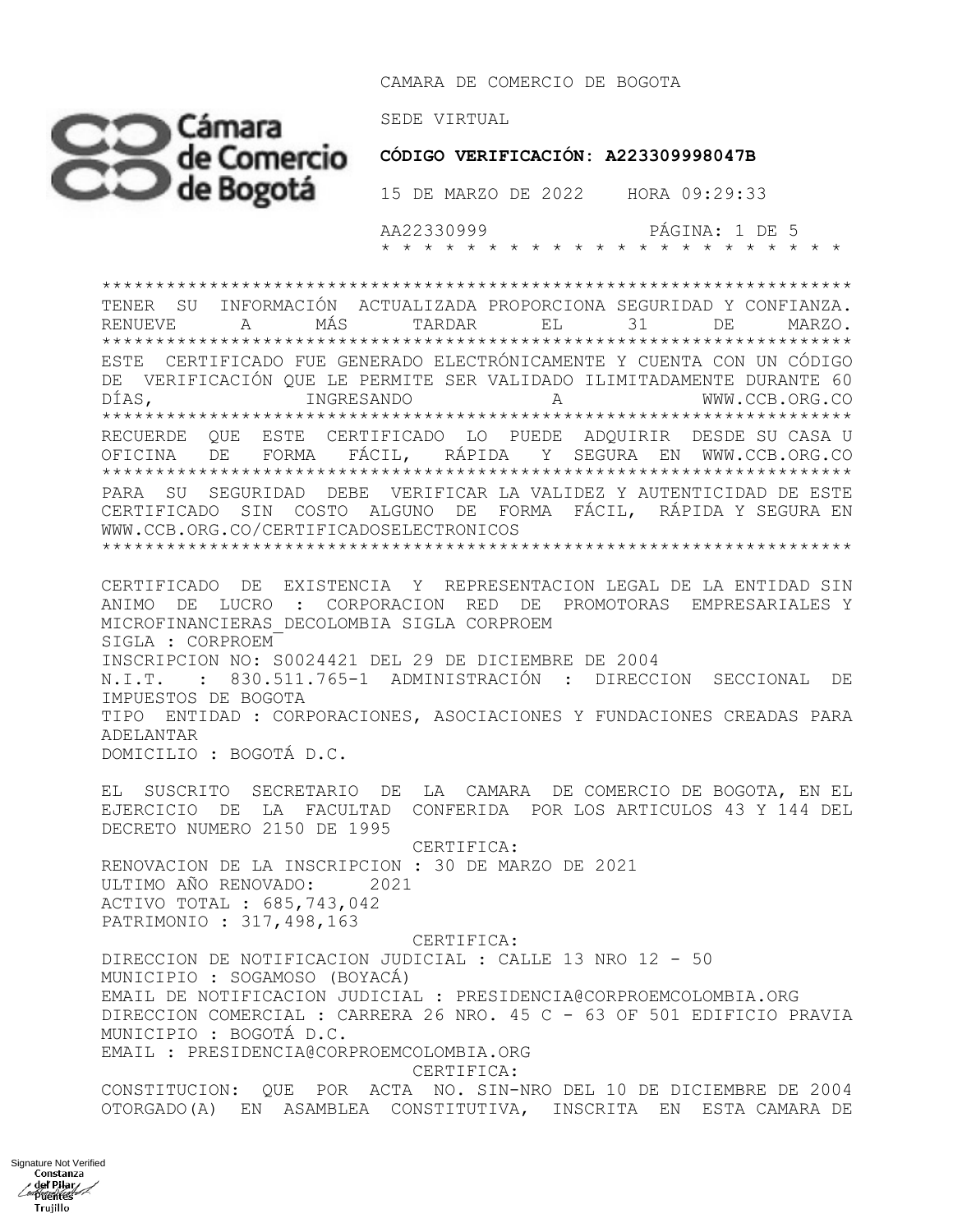COMERCIO EL 29 DE DICIEMBRE DE 2004 BAJO EL NUMERO 00080352 DEL LIBRO I DE LAS ENTIDADES SIN ANIMO DE LUCRO, FUE CONSTITUIDA LA ENTIDAD DENOMINADA CORPORACION RED DE PROMOTORAS EMPRESARIALES Y MICROFINANCIERAS\_DECOLOMBIA SIGLA CORPROEM.

CERTIFICA:

ENTIDAD QUE EJERCE LA FUNCION DE INSPECCION, VIGILANCIA Y CONTROL: ALCALDIA MAYOR DE BOGOTA

CERTIFICA:

REFORMAS:

DOCUMENTO NO. FECHA ORIGEN **EXAMPLE ORIGEN** FECHA NO.INSC. 0000001 2005/04/20 ASAMBLEA DE ASOCIADOS 2005/07/15 00087865 0000015 2008/05/07 ASAMBLEA DE ASOCIADOS 2008/05/19 00137209 017 2009/11/02 ASAMBLEA GENERAL 2010/01/15 00165866 014 2012/10/03 ASAMBLEA DE ASOCIADOS 2012/10/05 00215670 017 2013/09/27 ASAMBLEA GENERAL 2013/10/15 00231164 023 2018/05/24 ASAMBLEA GENERAL 2018/06/08 00305860 CERTIFICA:

VIGENCIA: QUE LA ENTIDAD NO SE HALLA DISUELTA. DURACION HASTA EL 10 DE DICIEMBRE DE 2044 .

CERTIFICA:

OBJETO: CORPROEM TIENE POR OBJETO FUNDAMENTAL PROMOVER EL DESARROLLO SOCIAL Y ECONÓMICO DE PERSONAS, GRUPOS Y COMUNIDADES EMPRENDEDORES DE ÁREAS RURALES Y URBANAS PREFERENTEMENTE DE ESCASOS RECURSOS ECONÓMICOS, O POBLACIÓN VULNERABLE, IMPULSANDO SUS INICIATIVAS EMPRESARIALES Y LA GENERACIÓN DE AUTOEMPLEO. HACIENDO DE LA FORMACIÓN Y EL MICRO CRÉDITO UNA OPCIÓN REAL DE CRECIMIENTO, PROMOVER EL ESPÍRITU SOLIDARIO Y UNA CULTURA DE DESARROLLO EMPRESARIAL, COLOCANDO DIRECTAMENTE O CANALIZANDO RECURSOS ECONÓMICOS PARA SU FINANCIACIÓN. COMO OBJETIVOS ESPECÍFICOS TIENE LOS SIGUIENTES: 1. SOCIAL MICROCREDITICIO: A. FACILITAR EL ACCESO AL CRÉDITO A LOS PRESTATARIOS POTENCIALES DE LOS SECTORES SOCIAL Y ECONÓMICAMENTE MAS VULNERABLES, PREFERENTEMENTE A LAS MUJERES Y HOMBRES CABEZAS DE HOGAR. ORIENTANDO SUS ACTIVIDADES HACIA EL OTORGAMIENTO DE CRÉDITOS A LA MICRO Y PEQUEÑA EMPRESA. B. OFRECER A SUS PATROCINADOS LA AYUDA EDUCATIVA Y TÉCNICA NECESARIA PARA EL MEJORAMIENTO DE SU CONDICIÓN PERSONAL, FAMILIAR Y SOCIAL. C. ADQUIRIR Y ENAJENAR TODA CLASE DE BIENES, A CUALQUIER TITULO, GRAVARLOS Y LIMITAR SU DOMINIO. D. DAR Y RECIBIR DINERO EN MUTUO. E. GIRAR, ACEPTAR, ENDOSAR Y EN GENERAL NEGOCIAR TODA CLASE DE TÍTULOS VALORES Y ACEPTAR Y CEDER CRÉDITOS. F. REALIZAR TODOS LOS ACTOS, CELEBRAR TODOS LOS CONTRATOS Y EJECUTAR TODAS LAS OPERACIONES CIVILES Y DE COMERCIO INDISPENSABLES PARA AUMENTAR EL PATRIMONIO, CONSERVARLO, MOVILIZARLO Y MANTENERLO DISPONIBLE AL CUMPLIMIENTO DE SUS FINALIDADES DE INTERÉS GENERAL. G. DISPONER ACTIVA O PASIVAMENTE DE LO DERECHOS REALES, TALES COMO USUFRUCTO, USO HABITACIÓN, PRENDA E HIPOTECA. 2. PARA EL DESARROLLO: A. CELEBRAR CONVENIOS INTERINSTITUCIONALES PARA LOGRAR LA OPTIMA UTILIZACIÓN DE SUS RECURSOS Y EL CABAL CUMPLIMIENTO DE SU OBJETO SOCIAL. B. APOYAR EL ESFUERZO DE LOS GOBIERNOS LOCALES Y NACIONALES, COMUNIDAD INTERNACIONAL ONGS, COMUNIDADES ORGANIZADAS Y EMPRESAS PRIVADAS, PARA EJECUTAR, ADELANTAR, PROMOVER Y FORTALECER PROGRAMAS DE DESARROLLO INTEGRAL ORIENTADOS A INCORPORAR A LAS COMUNIDADES VULNERABLES A PROGRAMAS NUTRICIONALES TALES COMO REFRIGERIOS, COMEDORES, RESTAURANTES ESCOLARES Y/U OTROS PROGRAMAS NUTRICIONALES PARA ADULTOS, PROGRAMAS SOCIALES, PRODUCTIVOS, AMBIENTALES, CULTURALES, TECNOLÓGICOS E INSTITUCIONALES QUE SE GESTIONEN A TODOS LOS NIVELES ESTATALES PÚBLICOS Y PRIVADOS. C. RECIBIR DONACIONES PROVENIENTES DE SUS FUNDADORES O DE TERCEROS. D.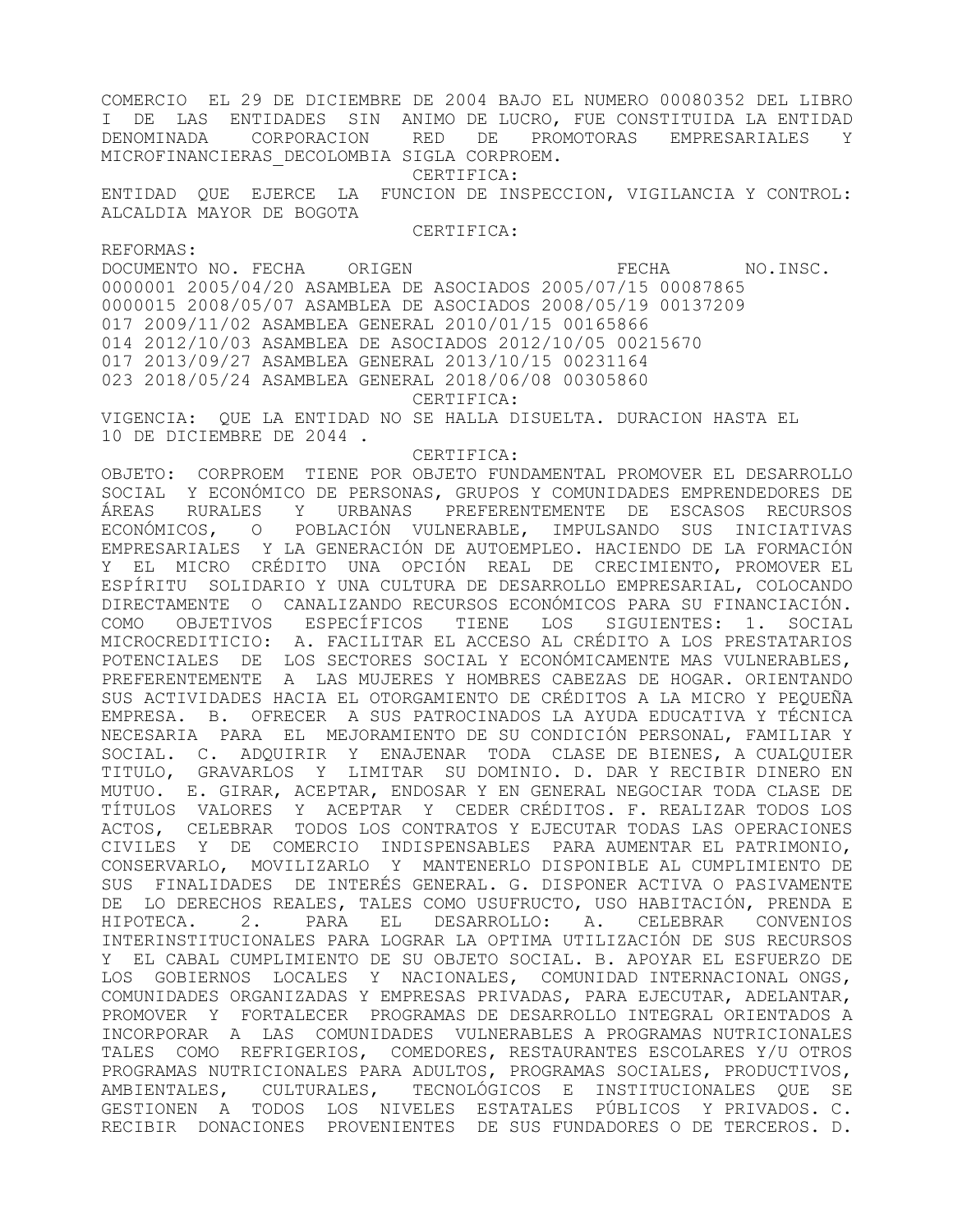## SEDE VIRTUAL

CAMARA DE COMERCIO DE BOGOTA

 **CÓDIGO VERIFICACIÓN: A223309998047B**

 15 DE MARZO DE 2022 HORA 09:29:33 AA22330999 PÁGINA: 2 DE 5 \* \* \* \* \* \* \* \* \* \* \* \* \* \* \* \* \* \* \* \* \* \*

CONTRIBUIR AL DESARROLLO CIENTÍFICO Y TECNOLÓGICO DE LAS EMPRESAS PERTENECIENTES A LOS SECTORES METALÚRGICO, METALMECANICO, AGROINDUSTRIAL, MINERO, DE ALIMENTOS, MUEBLES, ARTESANAL, TURÍSTICO Y DE BIENES DE CAPITAL Y AFINES, MINERO, AMBIENTAL, CONFECCIONES, ENTRE OTROS QUE EN ADELANTE SE DENOMINARAN DE CADENA, A TRAVÉS DE PROGRAMAS DE FORMACIÓN EMPRESARIAL, ASESORÍA EN FORMULACIÓN Y EVALUACIÓN DE PROYECTOS DE INVERSIÓN, DIRECCIÓN DE PROYECTOS PARA GESTIÓN ANTE ENTIDADES NACIONALES E INTERNACIONALES DE ORDEN ESTATAL O PRIVADO, OPERACIONES DE MICROCREDITO, Y TODAS LAS DEMÁS ACTIVIDADES CONDUCENTES AL DESARROLLO DE LA MICRO, PEQUEÑA Y MEDIANA EMPRESA. E. CONTRIBUIR A DESARROLLAR ESTRATEGIAS DE INNOVACIÓN Y DESARROLLO QUE ARTICULEN LA OFERTA Y LA DEMANDA DE TECNOLOGÍAS, DE SERVICIOS Y ASISTENCIA TÉCNICA, A LAS EMPRESAS DE DICHAS CADENAS. F. ORGANIZAR ESQUEMAS ESENCIALES DE ASISTENCIA TÉCNICA PARA EL MEJORAMIENTO INTEGRAL DE LAS ACTIVIDADES EMPRESARIALES Y PARA LA CORRECTA INVERSIÓN DE SUS RECURSOS OBTENIDOS MEDIANTE CUALQUIER MECANISMO DE FINANCIACIÓN. G. DESARROLLAR PROGRAMAS DE PREINCUBACION. INCUBACIÓN Y FOMENTO DE FAMIEMPRESAS Y MICROEMPRESAS, MOTIVANDO EL EMPRENDERISMO DE VOCACIONES E IDEAS DE NEGOCIOS INHERENTES Y CONGRUENTES A LA CONDICIÓN CULTURAL Y AMBIENTAL DE CADA REGIÓN. H. REALIZAR ACTIVIDADES LOGÍSTICAS PARA EL DESARROLLO DE EVENTOS EMPRESARIALES ACADÉMICOS CULTURALES DEPORTIVOS Y DE NEGOCIOS, MISIONES EMPRESARIALES DE INTERCAMBIO REGIONAL E INTERNACIONAL, FERIAS, FOROS, CONFERENCIAS, CONGRESOS, SEMINARIOS, REUNIONES DE CONCERTACIÓN, CAPACITACIÓN, MESAS DE NEGOCIOS, ENTRE OTROS EVENTOS EN LOS QUE CONFLUYAN ENTES REPRESENTATIVOS Y/O PERSONAS PARTICULARES, EN ASOCIO, CONVENIO, ALIANZA Ó CONTRATO CON CUALQUIER ENTIDAD PÚBLICA O PRIVADA NACIONAL O INTERNACIONAL. 3. FOMENTO REGIONAL: A. SERVIR DE INSTITUCIÓN DE FOMENTO Y PRESTAR APOYO EN TODAS LAS ACTIVIDADES QUE BUSQUEN EL DESARROLLO INTEGRAL DE LAS COMUNIDADES A TRAVÉS DEL FOMENTO PEQUEÑAS Y MEDIANAS EMPRESAS, Y SU DESARROLLO A TRAVÉS DE PROGRAMAS DE FORMACIÓN INFORMAL. B. PRESTAR SERVICIOS DE ASESORÍA ECONÓMICA TÉCNICA Y FINANCIERA PARA OPERACIONES DE MICROCREDITO QUE PERMITAN EL DESARROLLO DE PROGRAMAS LOCALES Y REGIONALES DE RECUPERACIÓN ECONÓMICA Y SOCIAL ACORDE A LOS LINEAMIENTOS DE INVERSIÓN SOCIAL DEL ESTADO O NACIÓN EN REFERENCIA. C. FOMENTAR, MANTENER Y AFIANZAR RELACIONES NACIONALES E INTERNACIONALES CON ENTIDADES SIMILARES QUE BUSQUEN LA COOPERACIÓN PARA LA SOLUCIÓN DE PROBLEMAS DE INTERÉS COMÚN. 4. DE APOYO NACIONAL E INTERNACIONAL: A. CAPTAR AYUDAS ESTATALES Y DE ORGANIZACIONES PRIVADAS O PERSONAS NATURALES PARA EL INCREMENTO DE FONDO. B. ORGANIZAR TODO TIPO DE ACTIVIDADES INFORMALES DESTINADAS A LA FORMACIÓN Y CAPACITACIÓN DE LAS COMUNIDADES Y DE SUS FAMILIAS Y GESTIONAR A SU FAVOR LA REALIZACIÓN DE PASANTÍAS EN EL PAÍS O EN EL EXTERIOR. C. DESARROLLAR PROGRAMAS DE TRANSFERENCIAS METODOLÓGICA Y TECNOLÓGICA QUE APOYEN LA ORGANIZACIÓN INTERNA EMPRESARIAL DE FAMILIAS Y COMUNIDADES. D. APOYAR LA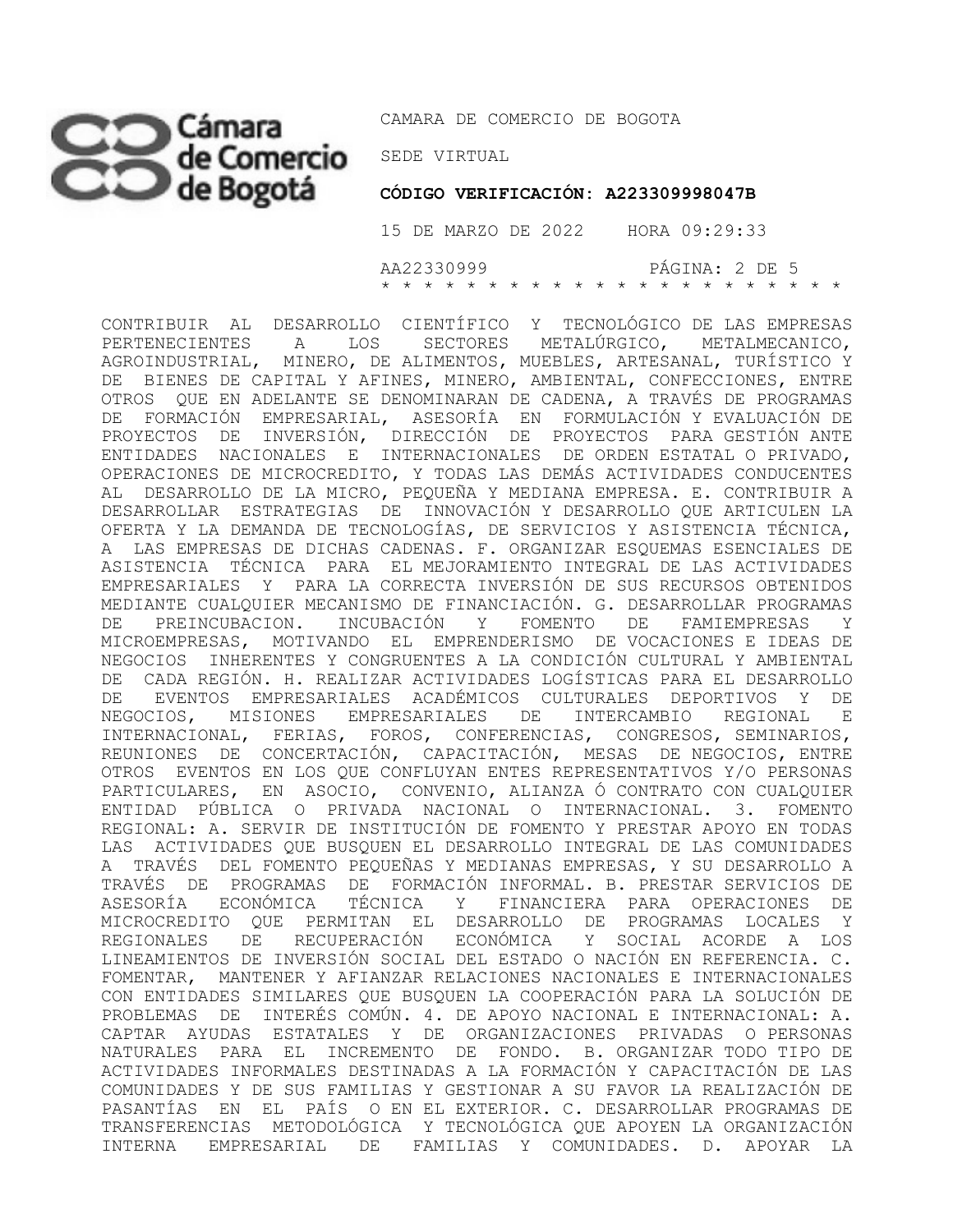IDENTIFICACIÓN, PROGRAMACIÓN INSTRUCCIÓN EJECUCIÓN Y EVALUACIÓN DE PROYECTOS AMBIENTALES. E. IMPULSAR LA CREACIÓN DE VIVEROS MUNICIPALES, JARDINES BOTÁNICOS Y PARQUES TEMÁTICOS ECOLÓGICOS ENCARGADOS DE LA RECUPERACIÓN Y/ O PRESERVACIÓN DEL MEDIO AMBIENTE. F. BRINDAR APOYO A LA ATENCIÓN DE ZONAS AFECTADAS POR AMENAZAS NATURALES Y/ O CONFLICTOS SOCIALES. 5. TECNOLÓGICOS: A. FOMENTAR Y PROMOVER EL USO DE NUEVAS TECNOLÓGICAS EN EL MANEJO DE LA INFORMACIÓN EN BENEFICIO DE LA COMUNIDAD, BUSCANDO LA MANIFESTACIÓN DEL USO DE LA TECNOLOGÍA Y LA SOCIALIZACIÓN DE LA INFORMACIÓN. B. BRINDAR ASESORÍA Y CAPACITACIÓN INFORMAL PARA EL MANEJO DE TRANSFERENCIAS TECNOLÓGICAS, USO DE HERRAMIENTAS INFORMÁTICAS, MEDIANTE EL DESARROLLO DE PROYECTO TECNOLÓGICA E INTERCONECTIVIDAD. C. DISEÑAR Y ELABORAR MATERIAL INFORMATIVO Y FORMATIVO PARA LA PROMOCIÓN Y DIVULGACIÓN DE POLÍTICAS, PROGRAMAS Y PROYECTOS DIRIGIDOS A LAS POBLACIONES VULNERABLES DE AMÉRICA LATINA. 6. EN GENERAL A. DESARROLLAR PROYECTOS PROGRAMAS O CONVENIOS DE ATENCIÓN ESPECIALIZADA E INTEGRAL A GRUPOS EN SITUACIÓN DE VULNERABILIDAD COMO ADULTOS MAYORES MUJERES CABEZA DE FAMILIA NIÑEZ JUVENTUD POBLACIÓN DESEMPLEADA POBLACIÓN DESPLAZADA REINSERTADA Y/O BENEFICIARIA DE PROGRAMAS DE ACCIÓN SOCIAL NACIONAL O INTERNACIONAL. B. CELEBRAR EJECUTAR TODOS LOS ACTOS CONVENIOS Y/O CONTRATOS QUE SE RELACIONEN CON LA EXISTENCIA Y FUNCIONAMIENTO DE LA CORPORACIÓN DE LOS DEMÁS QUE SEAN CONDUCENTES PARA EL LOGRO DE SUS OBJETIVOS. C CELEBRAR ACUERDOS DE APOYO PARA FORTALECIMIENTO DE LA RESPONSABILIDAD SOCIAL INSTITUCIONAL CON LAS DIFERENTES ENTIDADES E INDUSTRIAS DEL SECTOR PÚBLICO PRIVADO COADYUVANDO EN EL LOGRO DE SUS OBJETOS SOCIALES COMO FACTOR ESENCIAL DE EMPLEO DESARROLLO. D. IMPLEMENTAR PLANES PROYECTOS PROGRAMAS CONDUCENTES AL MEJORAMIENTO DE LAS CONDICIONES DE ATENCIÓN PRIMARIA EN SALUD SANEAMIENTO BÁSICO EDUCACIÓN MEDIO AMBIENTE PARA LA POBLACIÓN EN GENERAL. E. DESARROLLAR EJECUTAR Y APOYAR PROYECTOS DE INFRAESTRUCTURA OBRAS CIVILES INTERVENTORÍA CONSULTORÍA ASESORÍA DE CUALQUIER ÍNDOLE EN CONVENIO O CONTRATO CONDUCENTES AL MEJORAMIENTO DE LA CALIDAD DE VIDA DE LA POBLACIÓN EN GENERAL CON ENTIDADES PÚBLICAS O PRIVADAS NACIONALES O EXTRANJERAS EN EL MARCO DE LOS PLANES DE DESARROLLO. F. DISEÑO, DESARROLLO, EJECUCIÓN, CARACTERIZACIÓN, ASESORÍA Y/O INTERVENTORÍA TECNICA, OPERATIVA, ADMINISTRATIVA Y FINANCIERA DE PROYECTOS, ESTUDIOS, DIAGNOSTICOS SOCIOECONOMICOS, LEVANTAMIENTO DE LÍNEAS DE BASE, POBLACIONALES, EMPRESARIALES, O DE CUALQUIER OTRA ÍNDOLE. G. CREAR, ADMINISTRAR, OPERAR Y/O PARTICIPAR EN FONDOS DE BECAS NACIONALES E INTERNACIONALES DE EDUCACÍON SUPERIOR PARA JOVENES DE ESCASOS RECURSOS. H. IMPLEMENTAR PROGRAMAS DE SOPORTE Y CALIFICACIÓN DE MÉRITOS PARA PERSONAS Y/O COMUNIDADES QUE REQUIERAN APLICAR A PROGRAMAS DE SUBSIDIOS, BECAS Y/O DE FOMENTO EN GENERAL.

CERTIFICA:

ACTIVIDAD PRINCIPAL: 9499 (ACTIVIDADES DE OTRAS ASOCIACIONES N.C.P.)

CERTIFICA:

\$ 317.498.163,00

CERTIFICA:

\*\* ORGANOS DE ADMINISTRACION \*\*

QUE POR ACTA NO. 20 DE ASAMBLEA GENERAL DEL 17 DE MARZO DE 2016, INSCRITA EL 6 DE ABRIL DE 2016 BAJO EL NUMERO 00260235 DEL LIBRO I DE LAS ENTIDADES SIN ANIMO DE LUCRO, FUE (RON) NOMBRADO (S): NOMBRE IDENTIFICACION MIEMBRO CONSEJO DIRECTIVO LOPEZ GRANADOS LUIS NORBERTO C.C. 000000009526377 MIEMBRO CONSEJO DIRECTIVO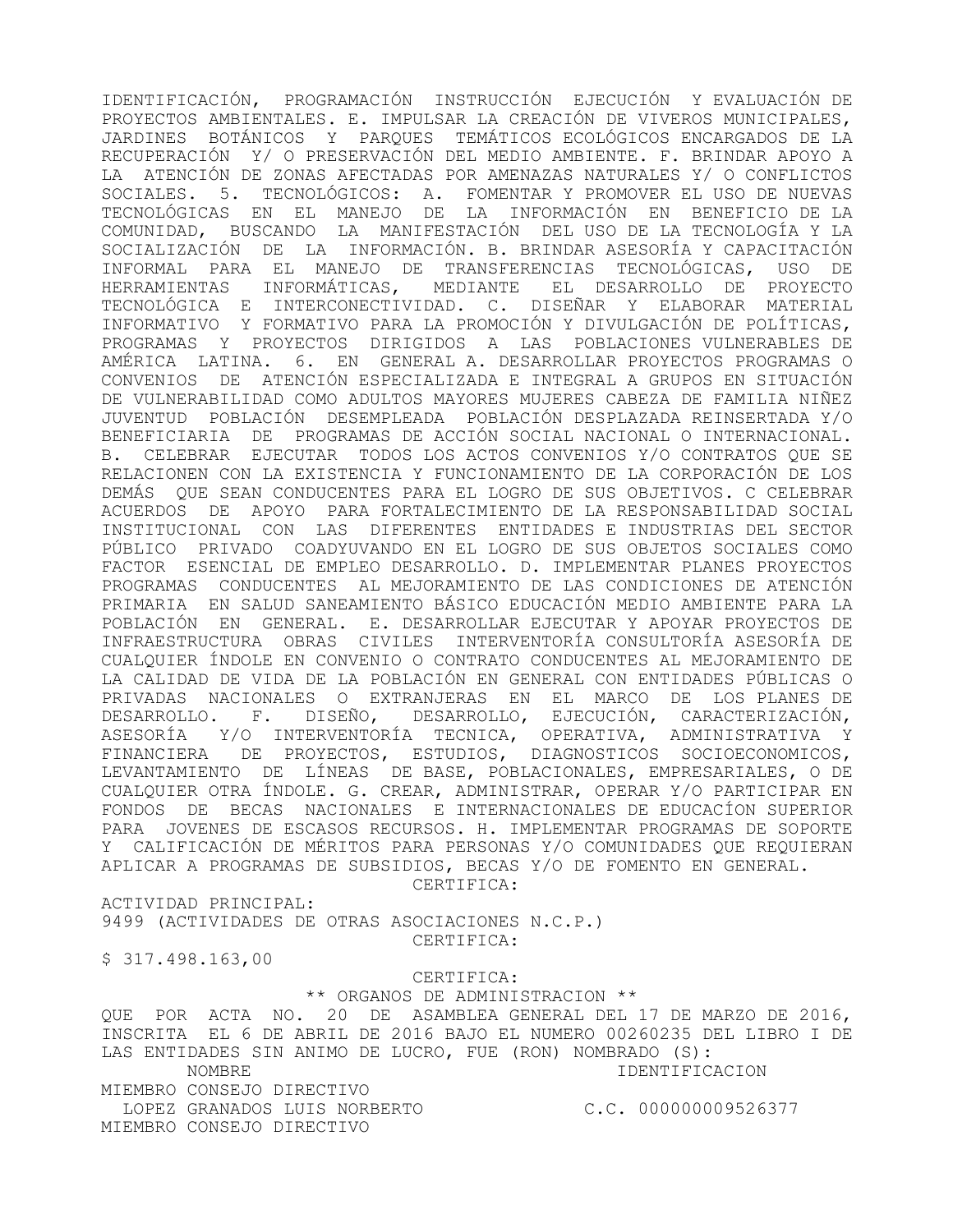CAMARA DE COMERCIO DE BOGOTA

**CÓDIGO VERIFICACIÓN: A223309998047B** 

15 DE MARZO DE 2022 HORA 09:29:33

 AA22330999 PÁGINA: 3 DE 5 \* \* \* \* \* \* \* \* \* \* \* \* \* \* \* \* \* \* \* \* \* \*

 GONZALEZ DE CORREDOR AURA LEONILDE C.C. 000000033446673 MIEMBRO CONSEJO DIRECTIVO CORREALES ROJAS LUCIO ALFREDO C.C. 000000007169332

CERTIFICA:

REPRESENTACION LEGAL: LA CORPORACION TENDRA UN DIRECTOR EJECUTIVO Y SU REPRESENTACION LEGAL SUPLENTE EN EL PRESIDENTE DEL CONSEJO DIRECTIVO, LA CORPORACION PODRA TENER HASTA DOS REPRESENTANTES LEGALES ADICIONALES. EN LAS FALTAS ABSOLUTAS O TEMPORALES LAS REPRESENTACIONES LEGALES SERAN REEMPLAZADAS POR LAS REPRESENTACIONES LEGALES SUPLENTES.

CERTIFICA:

 \*\* NOMBRAMIENTOS \*\* QUE POR ACTA NO. SIN-NRO DE ASAMBLEA CONSTITUTIVA DEL 10 DE DICIEMBRE DE 2004, INSCRITA EL 29 DE DICIEMBRE DE 2004 BAJO EL NUMERO 00080352 DEL LIBRO I DE LAS ENTIDADES SIN ANIMO DE LUCRO, FUE (RON) NOMBRADO  $(S):$ 

NOMBRE IDENTIFICACION

DIRECTOR EJECUTIVO CORREDOR GONZALEZ JULIANA C.C. 000000046374618

PRESIDENTE

LOPEZ GRANADOS LUIS NORBERTO C.C. 000000009526377 QUE POR ACTA NO. 044 DE CONSEJO DIRECTIVO DEL 14 DE JULIO DE 2016, INSCRITA EL 2 DE SEPTIEMBRE DE 2016 BAJO EL NUMERO 00266322 DEL LIBRO I DE LAS ENTIDADES SIN ANIMO DE LUCRO, FUE (RON) NOMBRADO (S): NOMBRE IDENTIFICACION

SUPLENTE

CORREALES ROJAS LUCIO ALFREDO C.C. 000000007169332

CERTIFICA:

FACULTADES DEL REPRESENTANTE LEGAL: SON FUNCIONES DE LA REPRESENTACION LEGAL : FUNCIONES DEL PRESIDENTE DL CONSEJO DIRECTIVO: A. PRESIDIR LAS REUNIONES DEL CONSEJO DIRECTIVO Y DE LA ASAMBLEA GENERAL B. CONVOCAR EXTRAORDINARIAMENTE A SESIONES DEL CONSEJO DIRECTIVO Y DE LA ASAMBLEA GENERAL C. REPRESENTAR LEGALMENTE A LA CORPORACION COMO SUPLENTE DEL DIRECTOR EJECUTIVO EN CASO DE FALTA TEMPORAL O ABSOLUTA DE ESTE. D. EJERCER LAS DEMAS FACULTADES QUE LE DELEGUE EL CONSEJO DIRECTIVO. PARAGRAFO: ESTAS MISMAS FUNCIONES SERAN EJERCIDAS POR EL VICEPRESIDENTE ANTE LA FALTA DEL PRESIDENTE Y TENDRA EL CARACTER DE SEGUNDO SUPLENTE EN LA REPRESENTACION LEGAL. FUNCIONES DEL VOCAL DEL CONSEJO DIRECTIVA: PARTICIPAR ACTIVAMENTE EN LAS REUNIONES DEL CONSEJO DIRECTIVO V DE LA ASAMBLEA GENERAL B. PODRA EJERCER FUNCIONES DE SECRETARIO TANTO EN LAS REUNIONES DEL CONSEJO DIRECTIVO COMO EN LA ASAMBLEA GENERAL. C. EJERCER LAS DEMAS FACULTADES QUE LE DELEGUE EL CONSEJO DIRECTIVO. FUNCIONES DEL DIRECTOR EJECUTIVO: SERAN

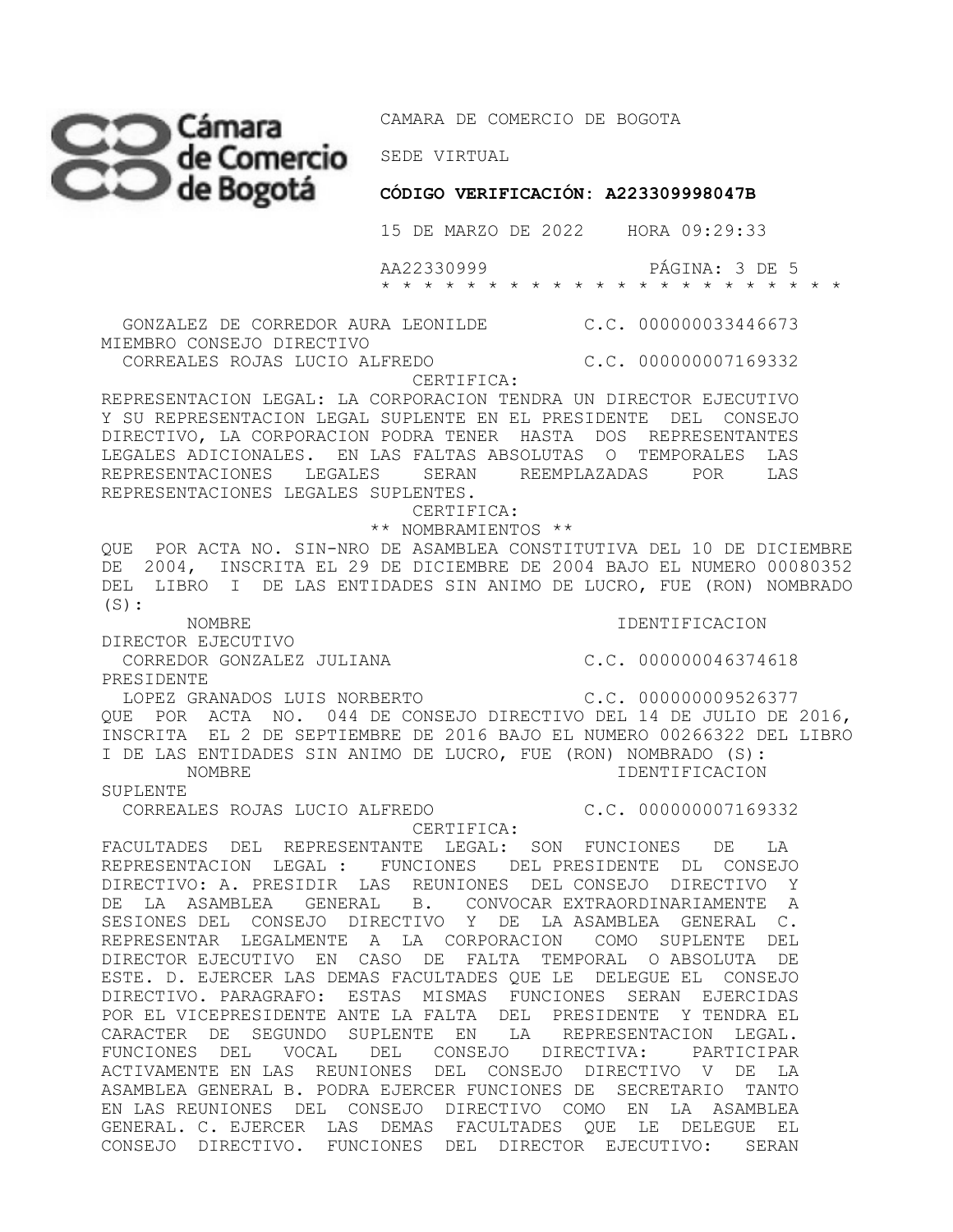FUNCIONES PARTICULARES DEL DIRECTOR EJECUTIVO: 1. REPRESENTAR JUDICIAL Y EXTRAJUDICIALMENTE A LA CORPORACION. 2. EJERCER LA REPRESENTACION LEGAL DE LA QUE ESTA INVESTIDO, NOMBRANDO TAMBIEN APODERADOS ESPECIALES QUE REPRESENTEN A LA CORPORACION CUANDO HUBIERE NECESIDAD DE ELLO, PARA EFECTOS ADMINISTRATIVOS Y JUDICIALES DE CUALQUIER NATURALEZA, INCLUIDOS LOS QUE SE REQUIERAN PARA CONCURRIR A LA JUSTICIA ARBITRAL, SELECCIONANDO CON EL MAYOR CUIDADO UN PROFESIONAL COMPETENTE PARA EL ENCARGO DE QUE SE TRATE 3. TRANSIGIR, CONCILIAR O DESISTIR DE CAUSAS EN LAS QUE TENGA INTERES LA CORPORACION, SIEMPRE DENTRO DE LOS LIMITES DE SUS ACTIVIDADES 4. MANEJAR LOS RECURSOS ECONOMICOS DE LA CORPORACION, INVERTIR SUS DISPONIBILIDADES DE ACUERDO A LAS PAUTAS ESTABLECIDAS POR EL CONSEJO DIRECTIVO O POR QUIEN ESTE DESIGNE, PAGAR SUS OBLIGACIONES, RECAUDAR SU INGRESOS, CUIDAR SUS VIENES MUEBLES E INMUEBLES, Y EN GENERAL, FIJAR LAS PAUTAS PARA PROTEGER EL PATRIMONIO COMUN. 5. CELEBRAR A NOMBRE DE LA CORPORACION Y CON LAS LIMITACIONES SEÑALADAS EN ESTOS ESTATUTOS, TODOS LOS ACTOS, CONTRATOS Y CONVENIOS NECESARIOS PARA DESARROLLAR EL OBJETO SOCIAL DE LA CORPORACION. 6. NOMBRAR LOS FUNCIONARIOS Y REMUNERACIONES DE ACUERDO CON LA PLANTA DE PERSONAL APROBADA POR EL CONSEJO DIRECTIVO, CONTRATANDO Y ACTUANDO EN DEBIDA FORMA PARA EJERCER EL OBJETO SOCIAL DE LA CORPORACION DE ACUERDO A ESTOS ESTATUTOS Y A LA LEY CIVIL CON SUS LIMITACIONES. 7. LLEVAR Y CONSERVAR LOS LIBROS, DOCUMENTOS Y ARCHIVOS DE LA CORPORACION ACTUANDO COMO SECRETARIO DE LA MISMA. EL DIRECTOR EJECUTIVO PODRA SOLICITAR AL CONSEJO QUE LE AUTORICE DELEGAR ESTAS FUNCIONES EN UN SECRETARIO ELEGIDO PARA TAL EFECTO, QUE LO SERIA TAMBIEN DEL CONSEJO DIRECTIVO Y DE LA ASAMBLEA. MIENTRAS NO SEA PROVISTO EL CARGO DE SECRETARIO HARA SIEMPRE SUS VECES EL DIRECTOR EJECUTIVO. 8. EJERCER AUTORIDAD SOBRE TODOS LOS EMPLEADOS, EJECUTAR LA POLITICA DE RECURSOS HUMANOS QUE APRUEBE EL CONSEJO DIRECTIVO Y ASEGURAR LA DISCIPLINA Y LA EXCELENCIA EN EL TRABAJO DE LOS SERVIDORES DE LA CORPORACION. 9. EJECUTAR LA POLITICA DE SERVICIOS DE LA CORPORACION, CUMPLIR Y HACER CUMPLIR LOS ESTATUTOS Y LAS DISPOSICIONES DEL CONSEJO DIRECTIVO Y DARLE CUENTA Y RAZON DEL DESARROLLO DE LAS ACTIVIDADES DE LA CORPORACION. 10. CELEBRAR LAS OPERACIONES FINANCIERAS ACTIVAS Y PASIVAS NECESARIAS PARA EL CUMPLIMIENTO DE LOS FINES COMUNES. DENTRO DE LOS LIMITES FIJADOS POR COSTOS ESTATUTOS. EN DESARROLLO DE ESTAS FACULTADES, EMITIRA, ACEPTARA, ENDOSARA Y EN GENERAL NEGOCIARA CUALQUIER CLASE DE DOCUMENTOS DE DEBER O DE TITULOS VALORES, ACCIONES U OBLIGACIONES DE NATURALEZA CIVIL O MERCANTIL. 11. HACER LOS RECAUDOS E INVERSIONES GASTOS INDISPENSABLES PARA EL CUMPLIMIENTO DEL OBJETO SOCIAL DE LA CORPORACION, DE ACUERDO CON ESTOS ESTATUTOS Y CON LOS LINEAMIENTOS QUE LE IMPARTE CL CONSEJO DIRECTIVO. 12. CONVOCAR AL CONSEJO DIRECTIVO A LAS REUNIONES ORDINARIAS Y A LAS EXTRAORDINARIAS QUE SE PRODUZCAN POR SU INICIATIVA. 13. CONVOCAR A LA ASAMBLEA GENERAL DE LA CORPORACION, CUANDO A SI LOS DISPONGA EL CONSEJO DIRECTIVO. 14. CUMPLIR LAS DEMAS FUNCIONES QUE LE CORRESPONDAN COMO REPRESENTANTE LEGAL DE LA CORPORACION CONFORME A LA LEY, A ESTOS ESTATUTOS Y A LAS DECISIONES DEL CONSEJO DIRECTIVO Y DE LA ASAMBLEA GENERAL. L5. LAS DEMAS QUE SE DESPRENDAN DE ESTOS ESTATUTOS O DE LA LEY DENTRO DEL ALCANCE DE SUS ATRIBUCIONES GENERALES, SIEMPRE QUE NO ESTAN ASIGNADAS A OTRA AUTORIDAD POR ESTOS ESTATUTOS O REGLAMENTOS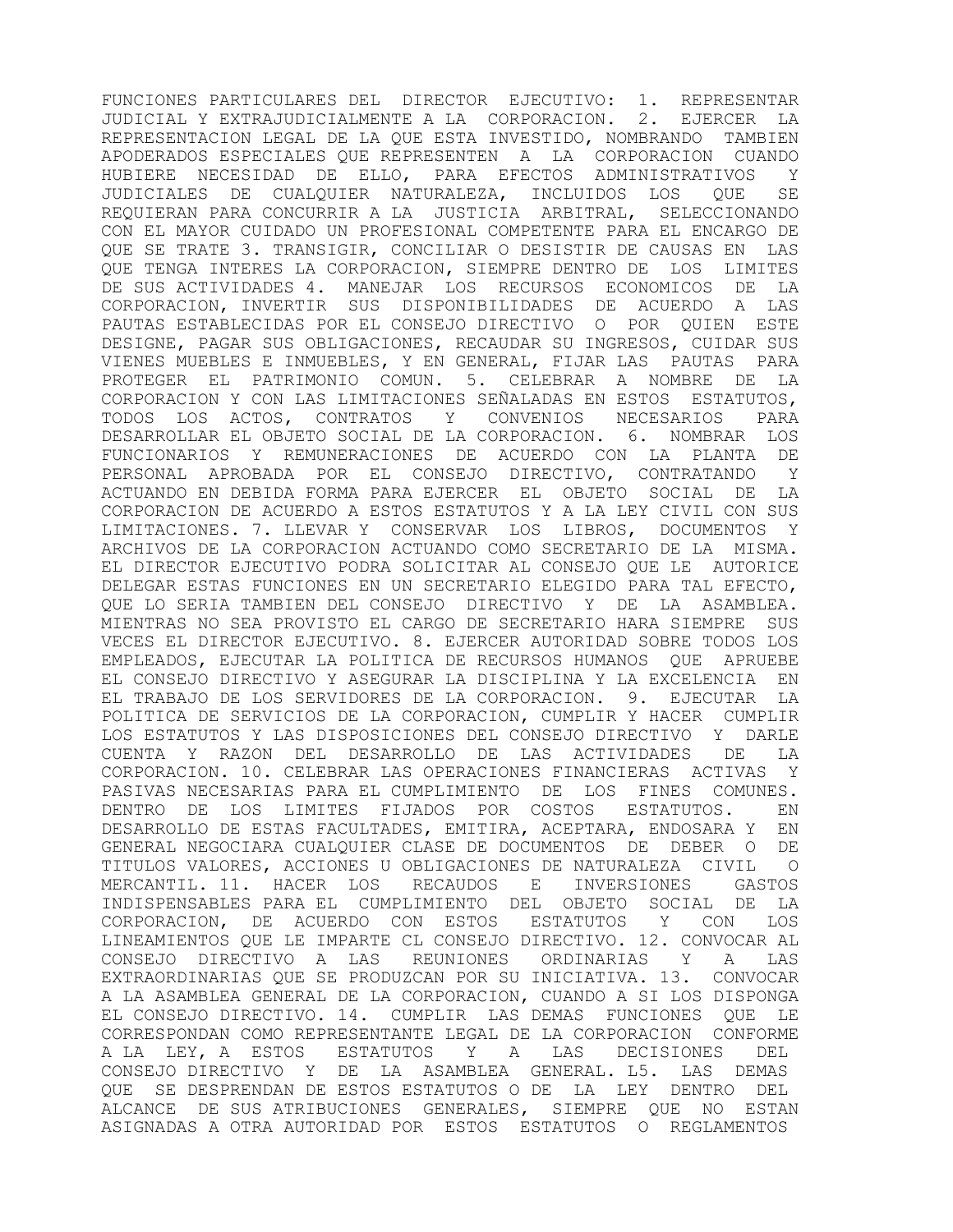## SEDE VIRTUAL

CAMARA DE COMERCIO DE BOGOTA

 **CÓDIGO VERIFICACIÓN: A223309998047B**

 15 DE MARZO DE 2022 HORA 09:29:33 AA22330999 PÁGINA: 4 DE 5 \* \* \* \* \* \* \* \* \* \* \* \* \* \* \* \* \* \* \* \* \* \*

SUPERIORES. LOS REPRESENTANTES LEGALES TENDRAN POR FUNCION EXCLUSIVA REPRESENTAR A LA CORPORACION JUDICIAL Y EXTRAJUDICIALMENTE, DE DEFENSA DE LOS INTERESES DE ESTA, TENIENDO LA FACULTAD DE DESIGNAR APODERADOS ESPECIALES PARA TAL EFECTO: COMO REPRESENTANTES LEGALES, PODRAN ACTUAR EN LAS DILIGENCIA PROMOVIDA POR O ANTE AUTORIDADES JURISDICCIONALES, ADMINISTRATIVAS Y TRIBUNALES DE ARBITRAMENTO, YA SEA EN CASOS EN QUE LA CORPORACION ACTUA EN CALIDAD DE DEMANDANTE O DE DEMANDADA DENTRO DEL PROCESO Y EN TODAS LAS INSTANCIAS. EN CASO DE QUE LA CUANTIA EXCEDA DE LA AUTORIZADA EN LOS PRESENTES ESTATUTOS, DEBERA SOLICITAR AUTORIZACION EXPRESA AL CONSEJO DIRECTIVO. 16. PRESENTAR AL CONSEJO DIRECTIVO LOS PROGRAMAS DE INVERSION Y ORGANIZACION DE LOS DISTINTOS SERVICIOS Y EL PRESUPUESTO DE INGRESOS Y EGRESOS, DENTRO DE LOS PLAZOS Y REGLAMENTACION QUE EXPIDA EL CONSEJO. F ) DESIGNAR LOS FUNCIONARIOS DE CORPROEM, CUYO NOMBRAMIENTO CORRESPONDA A LO AUTORIZADO POR EL CONSEJO DIRECTIVO O ASAMBLEA, CELEBRAR LOS CONTRATOS, VIGILAR SU DESEMPEÑO, RESCINDIR O TERMINAR CONTRATOS Y EN GENERAL. DECIDIR SOBRE LOS ASUNTOS LABORALES DE CORPROEM, CON SUJECION A LAS NORMAS LEGALES Y DIRECTRICES DE CONSEJO DIRECTIVO .G ) CONTRATAR LOS SERVICIOS DE PROFESIONALES INDEPENDIENTES Y DE PERSONAS NATURALES O JURIDICAS PARA ADELANTAR LAS ACTIVIDADES DE CORPROEM. PARA PROYECTOS PREVIAMENTE APROBADOS POR EL CONSEJO DIRECTIVO Y VIGILAR SU CUMPLIMIENTO. H) PRESENTAR LOS ESTADOS FINANCIEROS Y LOS BALANCES DE CORPROEM. I) ADELANTAR GESTIONES PARA CONSEGUIR FONDOS PARA EL FUNCIONAMIENTO DE CORPROEM, PREVIA CONSIDERACION DEL CONSEJO DIRECTIVO. J) LAS DEMAS QUE LE FIJEN LOS PRESENTES ESTATUTOS O QUE LE ENCOMIENDE LA ASAMBLEA Y EL CONSEJO DIRECTIVO.

CERTIFICA:

\*\* REVISORIA FISCAL \*\*

QUE POR ACTA NO. SIN-NRO DE ASAMBLEA CONSTITUTIVA DEL 10 DE DICIEMBRE DE 2004, INSCRITA EL 29 DE DICIEMBRE DE 2004 BAJO EL NUMERO 00080352 DEL LIBRO I DE LAS ENTIDADES SIN ANIMO DE LUCRO, FUE (RON) NOMBRADO  $(S):$ 

NOMBRE IDENTIFICACION

REVISOR FISCAL

PLAZAS MORALES AMERICA EDITH C.C. 000000046354741

 CERTIFICA: QUE EN ESTA CAMARA DE COMERCIO NO APARECEN INSCRIPCIONES POSTERIORES DE DOCUMENTOS REFERENTES A REFORMA, DISOLUCION LIQUIDACION O NOMBRAMIENTOS DE REPRESENTANTES LEGALES DE LA MENCIONADA ENTIDAD. CERTIFICA:

EL REGISTRO ANTE LAS CAMARAS DE COMERCIO NO CONSTITUYE APROBACION DE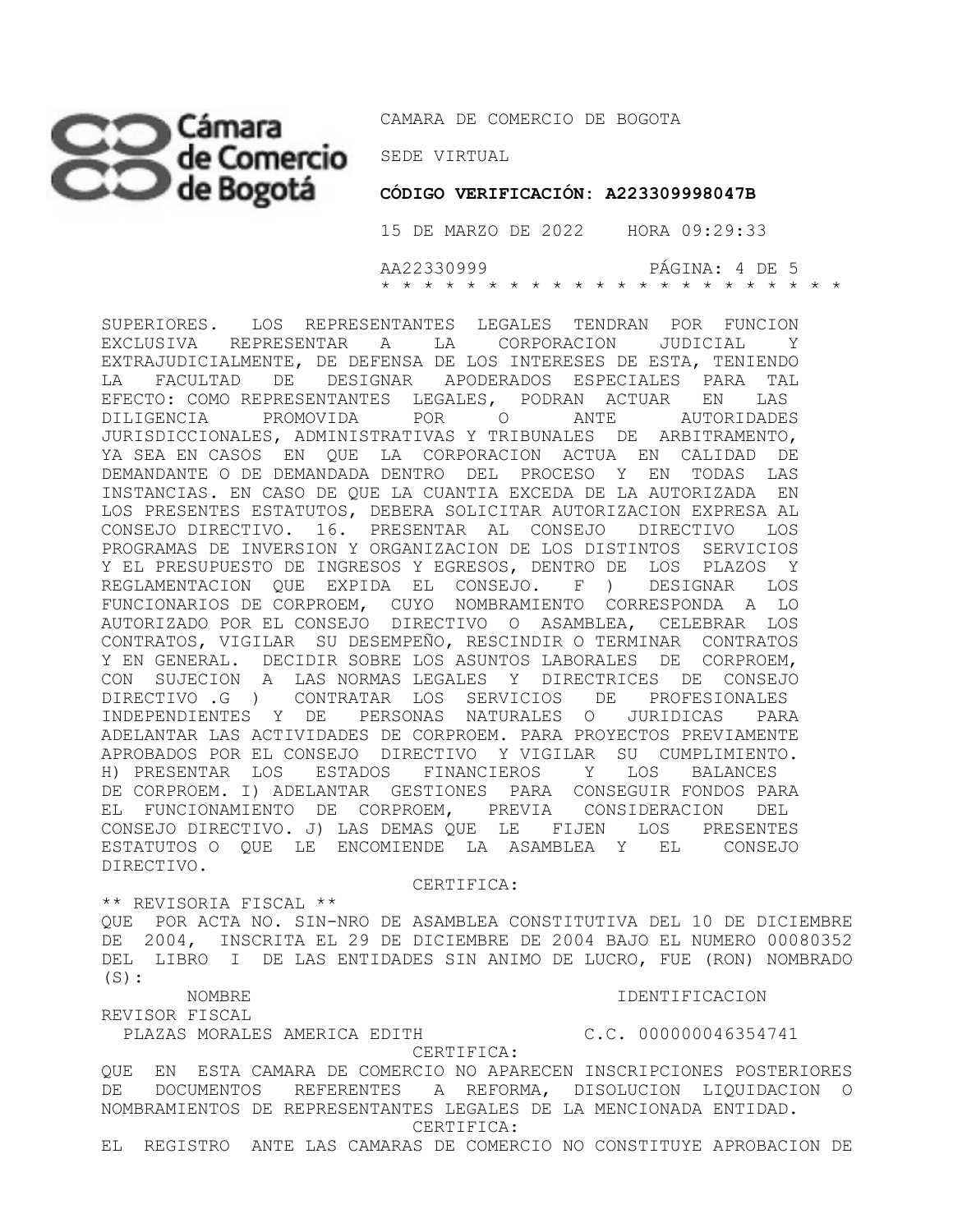## ESTATUTOS. (DECRETO 2150 DE 1995 Y DECRETO 427 DE 1996).

LA PERSONA JURIDICA DE QUE TRATA ESTE CERTIFICADO SE ENCUENTRA SUJETA A LA INSPECCION, VIGILANCIA Y CONTROL DE LAS AUTORIDADES QUE EJERCEN ESTA FUNCION, POR LO TANTO DEBERA PRESENTAR ANTE LA AUTORIDAD CORRESPONDIENTE, EL CERTIFICADO DE REGISTRO RESPECTIVO, EXPEDIDO POR LA CAMARA DE COMERCIO, DENTRO DE LOS 10 DIAS HABILES SIGUIENTES A LA FECHA DE INSCRIPCION, MAS EL TERMINO DE LA DISTANCIA CUANDO EL DOMICILIO DE LA PERSONA JURIDICA SIN ANIMO DE LUCRO QUE SE REGISTRA ES DIFERENTE AL DE LA CAMARA DE COMERCIO QUE LE CORRESPONDE. EN EL CASO DE REFORMAS ESTATUTARIAS ADEMAS SE ALLEGARA COPIA DE LOS ESTATUTOS.

TODA AUTORIZACION, PERMISO, LICENCIA O RECONOCIMIENTO DE CARACTER OFICIAL, SE TRAMITARA CON POSTERIORIDAD A LA INSCRIPCION DE LAS PERSONAS JURIDICAS SIN ANIMO DE LUCRO EN LA RESPECTIVA CAMARA DE COMERCIO.

CERTIFICA:

DE CONFORMIDAD CON LO ESTABLECIDO EN EL CÓDIGO DE PROCEDIMIENTO ADMINISTRATIVO Y DE LO CONTENCIOSO ADMINISTRATIVO Y DE LA LEY 962 DE 2005, LOS ACTOS ADMINISTRATIVOS DE REGISTRO AQUÍ CERTIFICADOS QUEDAN EN FIRME DIEZ (10) DÍAS HÁBILES DESPUÉS DE LA FECHA DE LA CORRESPONDIENTE ANOTACIÓN, SIEMPRE QUE NO SEAN OBJETO DE RECURSO. LOS SÁBADOS NO SON TENIDOS EN CUENTA COMO DÍAS HÁBILES PARA LA CÁMARA DE COMERCIO DE BOGOTÁ.

\* \* \* EL PRESENTE CERTIFICADO NO CONSTITUYE PERMISO DE \* \* \*  $FUNCIONAMIENTO EN NINGUN CASO$ 

## TAMAÑO EMPRESA

DE CONFORMIDAD CON LO PREVISTO EN EL ARTÍCULO 2.2.1.13.2.1 DEL DECRETO 1074 DE 2015 Y LA RESOLUCIÓN 2225 DE 2019 DEL DANE EL TAMAÑO DE LA EMPRESA ES MICROEMPRESA

LO ANTERIOR DE ACUERDO A LA INFORMACIÓN REPORTADA POR EL MATRICULADO O INSCRITO EN EL FORMULARIO RUES:

INGRESOS POR ACTIVIDAD ORDINARIA \$31,500,093

ACTIVIDAD ECONÓMICA POR LA QUE PERCIBIÓ MAYORES INGRESOS EN EL PERÍODO - CIIU : 9499

\*\*\*\*\*\*\*\*\*\*\*\*\*\*\*\*\*\*\*\*\*\*\*\*\*\*\*\*\*\*\*\*\*\*\*\*\*\*\*\*\*\*\*\*\*\*\*\*\*\*\*\*\*\*\*\*\*\*\*\*\*\*\*\*\*\*\*\*\*\* \*\* ESTE CERTIFICADO REFLEJA LA SITUACION JURIDICA DE LA \*\* \*\*ENTIDAD SIN ANIMO DE LUCRO HASTA LA FECHA Y HORA DE SU EXPEDICION.\*\* \*\*\*\*\*\*\*\*\*\*\*\*\*\*\*\*\*\*\*\*\*\*\*\*\*\*\*\*\*\*\*\*\*\*\*\*\*\*\*\*\*\*\*\*\*\*\*\*\*\*\*\*\*\*\*\*\*\*\*\*\*\*\*\*\*\*\*\*\*\*

EL SECRETARIO DE LA CAMARA DE COMERCIO DE BOGOTA, VALOR : \$ 6,500

\*\*\*\*\*\*\*\*\*\*\*\*\*\*\*\*\*\*\*\*\*\*\*\*\*\*\*\*\*\*\*\*\*\*\*\*\*\*\*\*\*\*\*\*\*\*\*\*\*\*\*\*\*\*\*\*\*\*\*\*\*\*\*\*\*\*\*\*\*\*

PARA VERIFICAR QUE EL CONTENIDO DE ESTE CERTIFICADO CORRESPONDA CON LA INFORMACIÓN QUE REPOSA EN LOS REGISTROS PÚBLICOS DE LA CÁMARA DE COMERCIO DE BOGOTÁ, EL CÓDIGO DE VERIFICACIÓN PUEDE SER VALIDADO POR SU DESTINATARIO SOLO UNA VEZ, INGRESANDO A WWW.CCB.ORG.CO \*\*\*\*\*\*\*\*\*\*\*\*\*\*\*\*\*\*\*\*\*\*\*\*\*\*\*\*\*\*\*\*\*\*\*\*\*\*\*\*\*\*\*\*\*\*\*\*\*\*\*\*\*\*\*\*\*\*\*\*\*\*\*\*\*\*\*\*\*\*